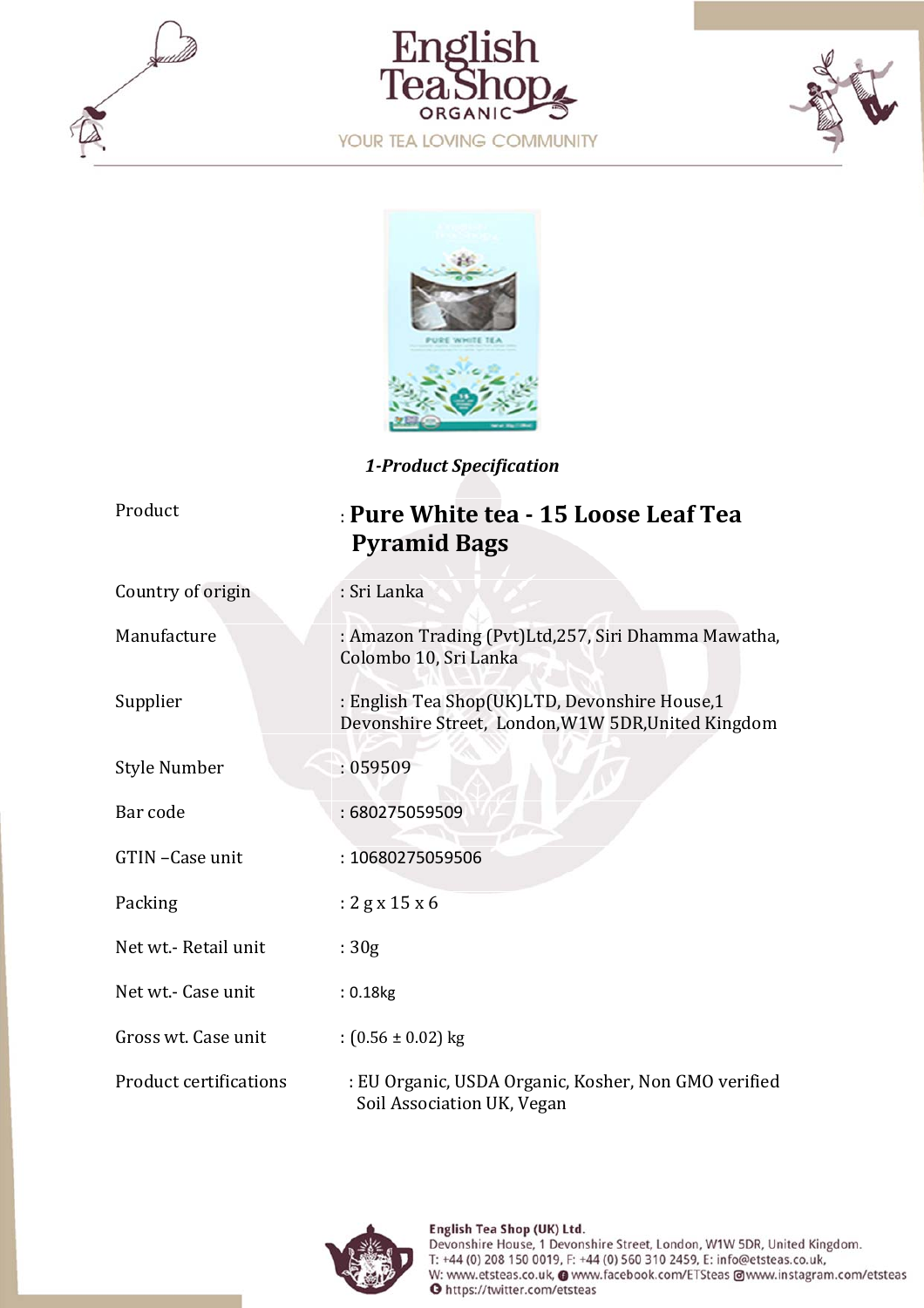





| <b>Ingredient Declaration</b> | : Organic White tea (100%)                                                                |
|-------------------------------|-------------------------------------------------------------------------------------------|
| Intended use                  | : Food                                                                                    |
| Method of preparation         | : Brew 2-3 minutes in water at 80 $^0C$ (boil<br>water and bring down to 80 $^{\circ}$ C) |

## *2‐Organoleptic parameters*

| Colour of the liquor | : Greenish yellow                         |
|----------------------|-------------------------------------------|
| Taste profile        | : Mellow and touch of nutty and over tone |
|                      | of citrus on palate                       |

### *3‐Physical and Chemical parameters*

| Loss in mass $\%$ w/w | : 59      |  |
|-----------------------|-----------|--|
| Total ash $\% w/w$    | $: 4 - 8$ |  |

## *4‐Residues and Contaminants*

| Pesticides                    | : Conform to regulation (EC) 889/2008. (EC) 834/2007 |
|-------------------------------|------------------------------------------------------|
| <b>Aflatoxins B1</b>          | : Max. 2.0 $\mu$ g/kg                                |
| Aflatoxins sum B1, B2, G1, G2 | : Max. $4.0 \mu g/kg$                                |
| Lead                          | : Max. $5.0 \text{ mg/kg}$                           |
| Cadmium                       | : Max. $1.0 \text{ mg/kg}$                           |
| Mercury                       | : Max. $0.05 \text{ mg/kg}$                          |
|                               |                                                      |

### *5‐Microbiological parameters*

Total plate count CFU/g  $: \leq 10^7$ Mould CFU/g  $\qquad \qquad : \leq 10^5$ Yeast CFU/g  $: \leq 10^5$ *Escherichia coli* MPN/g  $: \leq 10^3$ *Salmonella* MPN/g : Absent/125 g

*6‐Nutritional information* 

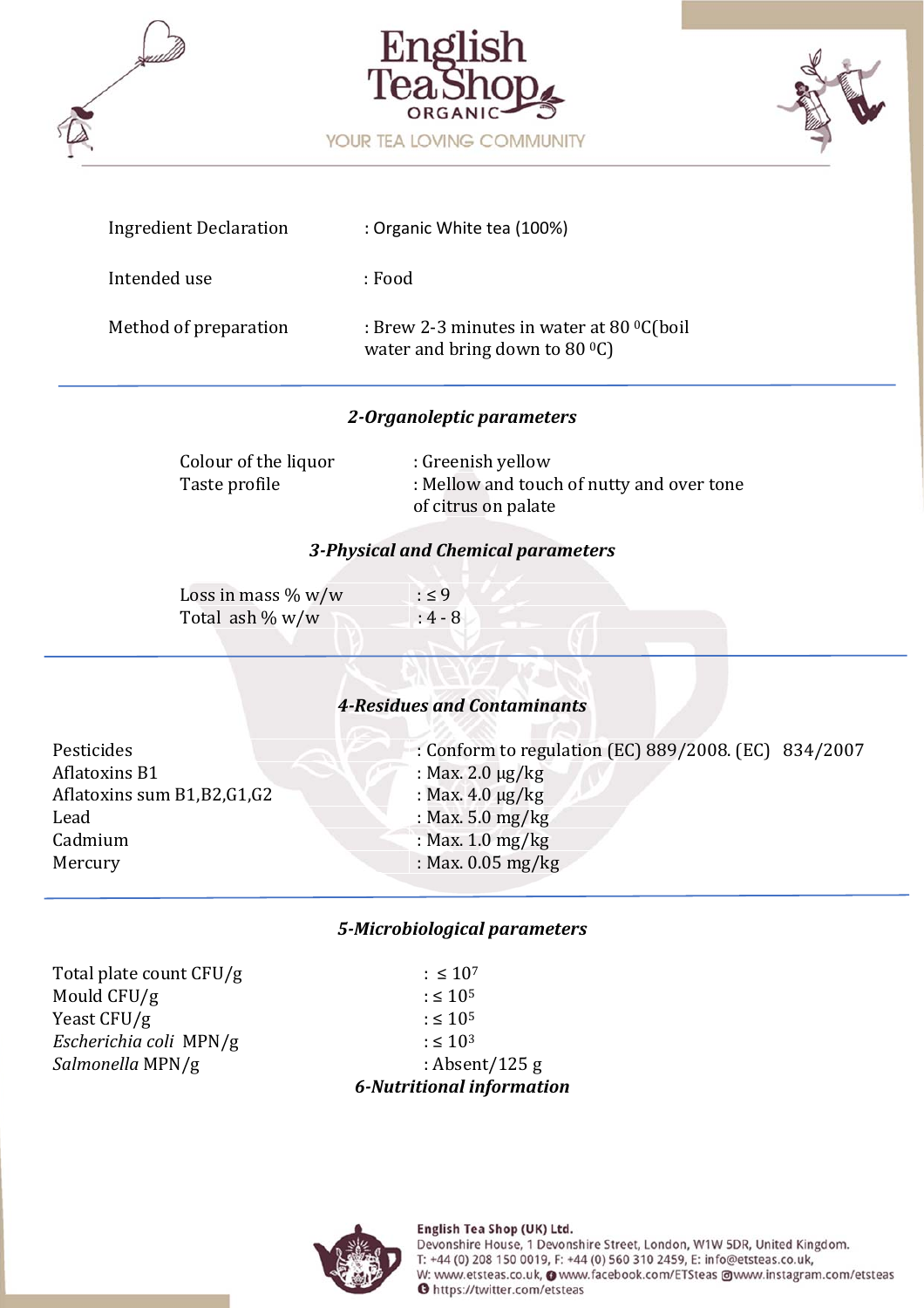





|                     | Per 100ml       | Per serving      |
|---------------------|-----------------|------------------|
| Energy              | 1.2 kcal/5.0 kJ | 2.4 kcal/10.0 kJ |
| Protein             | $0.05$ g        | 0.10 g           |
| Total fat           | <b>ND</b>       | <b>ND</b>        |
| Carbohydrate        | $0.25$ g        | 0.50 g           |
| Sugar               | $0.05$ g        | 0.10g            |
| Dietary fiber       | <b>ND</b>       | <b>ND</b>        |
| Sodium              | $0.002$ g       | $0.004$ g        |
| $ND = Not$ Detected |                 |                  |

# *7‐Allergen information*

| Cereals containing gluten or their hybridized<br>strains and products of | : No |
|--------------------------------------------------------------------------|------|
|                                                                          |      |
| Crustaceans and product of these                                         | : No |
| Fish and fish products                                                   | : No |
| Milk and milk products                                                   | : No |
| Nuts and products of nuts                                                | : No |
| Sesame seed and product of these                                         | : No |
| Soybeans and product of those                                            | : No |
| Sulphite and/or sulphurdioxide                                           | : No |
| Celery and celery products                                               | : No |
| Molluscus and molluscus products                                         | : No |
| Mustured and mustered produts                                            | : No |
| Egg and egg products                                                     | : No |
| Soy beans and product of these                                           | : No |
| Lupin and product of Lupin                                               | : No |

## *8‐Packing material details*

Primary Packing material : Food grade, recyclable, Nylon mesh

Food grade, compostable, Clear pouch

- Secondary packing material : 310 GSM, recyclable box board
- Tertiary packing material :Brown liner E flute



Devonshire House, 1 Devonshire Street, London, W1W 5DR, United Kingdom. T: +44 (0) 208 150 0019, F: +44 (0) 560 310 2459, E: info@etsteas.co.uk, W: www.etsteas.co.uk, @ www.facebook.com/ETSteas @www.instagram.com/etsteas **O** https://twitter.com/etsteas